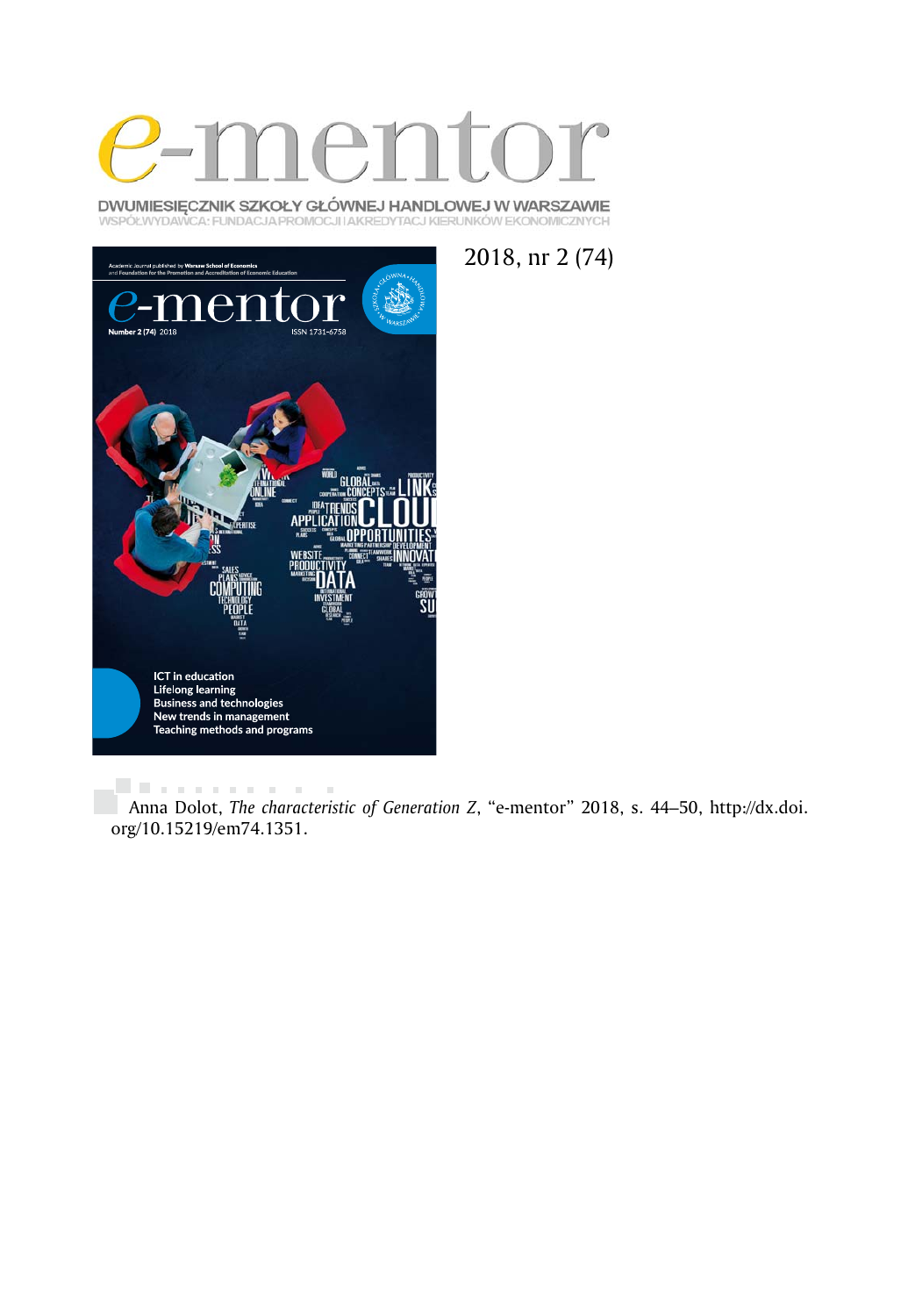

# The Characteristics of Generation Z

# *Anna Dolot*\*

*The presence and cooperation of different age groups within the labor market is not only an interesting and unprecedented situation, but it is also a challenge for different groups of people: managers, human resources specialists, and co-workers. The youngest generation – called Generation Z – was born and raised in completely different circumstances than the other, older generations. Although representatives of Generation Z have only just joined the labor market, there are already opinions and characteristics of them. The aim of this paper is firstly to gather and analyses different opinions and characteristics of Generation Z present in the literature. The second aim is to verify those opinions and characteristics with a sample group of Generation Z representatives by asking them which of those opinions and characteristics they identify with. The results of the presented research may be useful for all those who interact with the youngest generation in the labor market.* 

Although every human is an individual, there have already been many attempts to make generalizations and define different groups of people. One of the results of generalization is the creation of the term of "generations". Generations are defined as an identifiable group that share birth years, age location, and significant life events at critical developmental stages (Kupperschmidt, 2000, p. 66). Mannheim brought crucial input to the development of the term "generation", highlighting the fact that the phenomenon of generations is one of the basic factors contributing to the origin of the dynamics of historical development (Mannheim, 1952, p. 320).

Spending lives under equitable conditions (e.g., economical, historical), being exposed to the same events (e.g., cultural, environmental), and being impacted by similar technologies may influence people enough that they think, make decisions, and behave in a similar way.

It should be highlighted that defining generation boundaries is problematic. To date, most research into generational differences has been conducted in the US, UK, and Canada (Cennamo and Gardner, 2008,

. . . . . . . . . . . \* Cracow University of Economics

p. 892). Meanwhile, because of the significance of the issue – its influence, for instance, on the economy, labor market, and organizations' marketing strategies – emerging new generations and their characteristics are considered with interest all over the world. Age and generation differences and management is and will be even more a necessity for enterprises operating in the environment and economy (May, 2015, pp. 104–106),

**CONTRACTOR** 

At least five different generations are identified in the modern world:

- a) The traditionalists (Silent Generation or the Greatest Generation), born between 1928 and 1944, who value authority and a top-down management approach,
- b) The Baby Boomer Generation, born between 1945 and 1965, who tend to be workaholics,
- c) Generation X, born between 1965 and 1979, a generation who is comfortable with authority and view the work-life balance as important,
- d) Generation Y, born between 1980 and 1995 and who generally grew up in prosperity and have technology savvy,
- e) Generation Z, born after 1995 (Cilliers, 2017, pp. 189–190).

However there is no consensus in the area of defining abovementioned generations' age range (Aniszewska, 2015, p. 3; Bednarska, Grobelna, 2017, pp. 109–110; Żarczyńska-Dobiesz, Chomątowska, 2014, p. 407; Steinerowska-Streb, Wziątek-Staśko, 2016, p. 80), Generation Z seems to be the most problematic in defining its age range, and it is still not so well examined, as it is the youngest generation on the labor market.

#### Generation Z – age range and characteristic in the literature

Generation Z age range varies considerably. In table 1 examples of different ranges are provided.

It should also be highlighted that another generation follows Generation Z, known as the Alfa gen-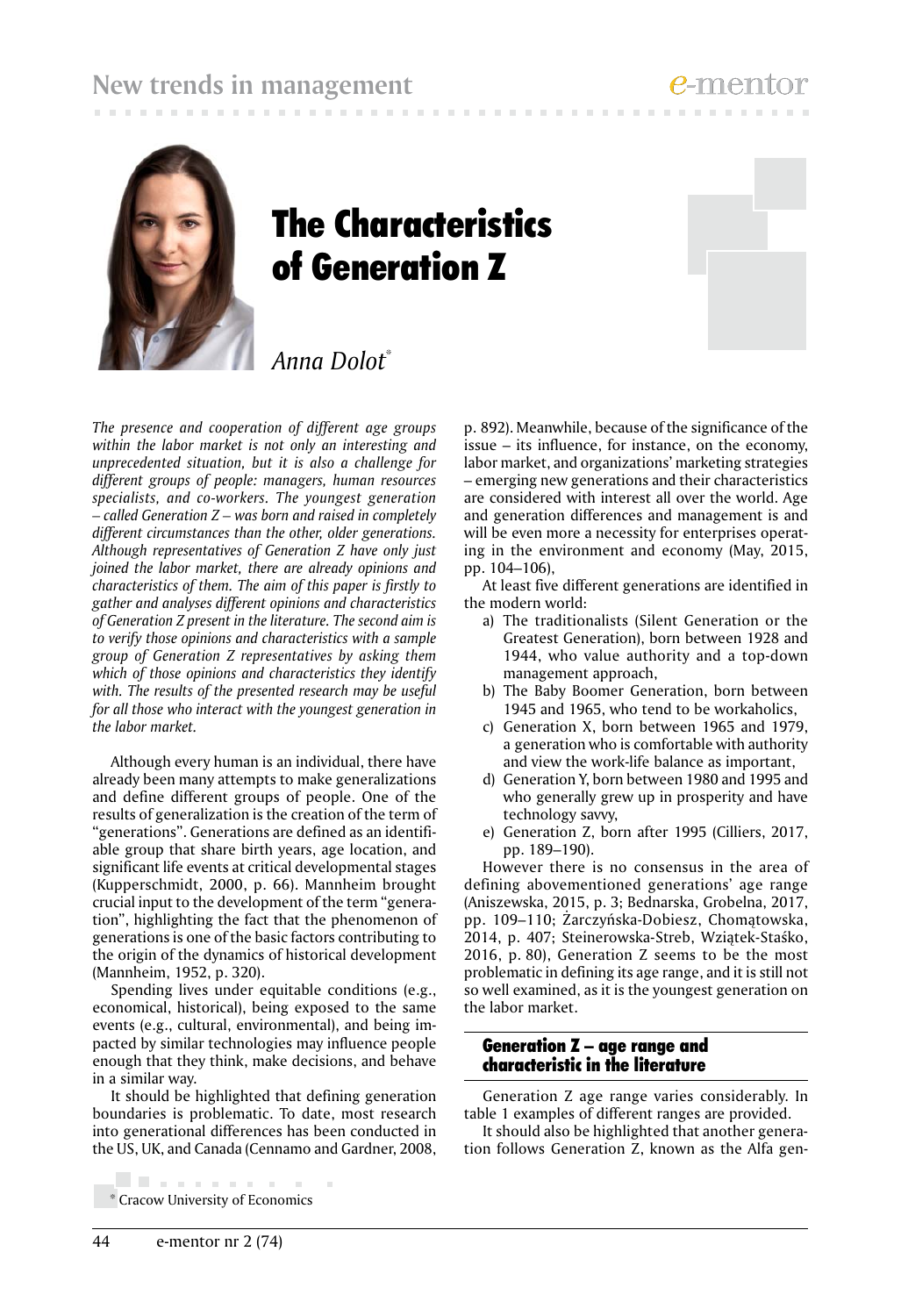| Age range             | Author(s)                                                                                                                                       |
|-----------------------|-------------------------------------------------------------------------------------------------------------------------------------------------|
| born 1990 or later    | Świerkosz-Hołysz (2016, p. 441); Żarczyńska-Dobiesz and Chomatowska (2014, p. 407);<br>Wiktorowicz and Warwas (2016, p. 22); Wojtaszczyk (2013) |
| between 1990 and 1999 | Half (2015)                                                                                                                                     |
| between 1991 and 2000 | Tulgan (2009, p. 5)                                                                                                                             |
| between 1993 and 2012 | <b>White (2017)</b>                                                                                                                             |
| between 1993 and 2005 | Turner (2013, p. 18)                                                                                                                            |
| after 1995            | Opolska-Bielańska (2016, p. 37); Ensari (2017, p. 53); Dudek (2017, p. 144)                                                                     |

Table 1. Z Generation age range – literature review

Source: author`s findings.

eration – people born after 2010 (Csobanka, 2016, pp. 66–67, Stunża, 2017, p. 88).

None of previous generations have as many terms as Generation Z, for example: iGeneration, Gen Tech, Online Generation, Post Millennials, Facebook Generation, Switchers, "always clicking". Generation Z is also known as:

- C Generation this expression comes from: "connected", as its representatives are "connected to the internet"; "computerized"; "communicating"; "content-centric"; "community-oriented", "changing" (as it is said that this generation likes changes) (Świerkosz-Hołysz, 2016, p. 440; Hysa, 2016, p. 389; Dudek, 2017, pp. 144–145),
- R Generation this expression comes from Responsibility generation (Csobanka, 2016, p. 67).

For a better understanding of Generation Z and its digitization, it should be highlighted that "they were born in the 1990's and raised in the 2000s during the most profound changes in the century who exists in a world with web, internet, smart phones, laptops, freely available networks and digital media" (Singh, Dangmei, 2016, p. 2). There is an opinion that "this generation is about to spend their youth and adult years in an era of economic and social renewal" (Sidorcuka, Chesnovicka, 2017, p. 809).

Specialists highlight the fact that Generation Z can function in both the real and virtual worlds. They can easily switch between these two worlds, as they perceive them as complementary to one another (Żarczyńska-Dobiesz, Chomątowska, 2014, p. 407). The consequence of this circumstance is that representatives of Generation Z can easily source and check the information they need. They also quickly share information with others. Communication processing among them is continuous, as they use wide variety of communication devices or social media. "The active social media users have many contacts and they mainly live their everyday relations through these channels (personal meetings are also important to them, however, keeping the online contacts have an equally important role)" (Csobanka, 2016, p. 68). Generation Z uses different mobile devices, they comment on reality, the environment, and the surroundings they live in, they manifest their opinions and attitudes using Twitter, blogs, and internet forums, and they share photos (Instagram, Pinterest, Snapchat) and films (YouTube, Instagram, Snapchat). Facebook can be used for all of abovementioned activities. Generation Z not only uses the content of the Internet, but they also create and control it (Hardey, 2011, pp. 750–753).

It is emphasized by researchers that "due to applications that support multitasking, being precise or being able to concentrate, memorize something in the long term" has become more difficult for Generation Z (Tari, 2011, after: Csobanka, 2016, p. 69).

The literature on the subject of Generation Z also points to characteristics suggesting that representatives of this generation would like to achieve a spectacular professional career immediately, without any effort. It is difficult for them to face the vision of long lasting professional career development by means of small steps. These are people who look for a job not only in their closest surroundings, but all over the world, as their characteristic features are mobility and knowledge of foreign languages. What constituted a threat for older generations is an object of fascination and experimentation for Generation Z. They do not care about stability at work; they easily change their workplace, looking for versatility and to escape from routine. They are the most educated and sophisticated generation ever (Hysa, 2016, p. 390, Steinerowska-Streb, Wziątek-Staśko, 2016, pp. 81–82). Young people consider self-employment as a way of professional activity, especially because they consider it as better paid and as giving a sense of independence (Pocztowski, Buchelt, Pauli, 2015, p. 19).

On the basis of a literature analysis, Generation Z (probably due to its young age and limited presence on the labor market) is much less frequently described and characterized in professional literature than other generations. This is a generation that (depending on quoted age brackets) has already entered the labor market or is just entering it (having their first job, internship), or is studying and not working yet.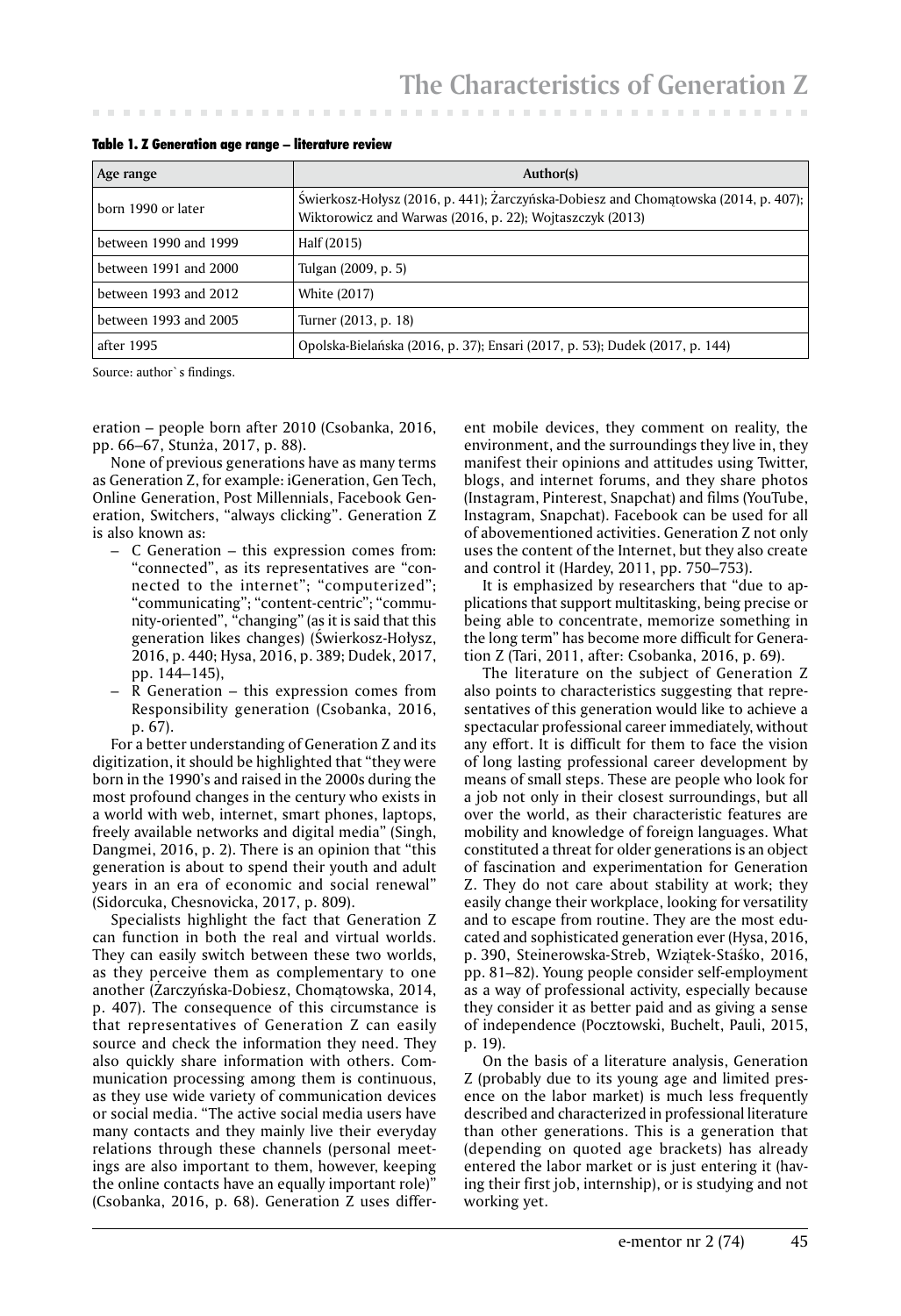## Research methodology and characteristics of the research sample

The research subject is an attempt to obtain answers to the following questions: What kind of generation is Generation Z? How does it characterize itself? Which descriptions existing in professional literature are those that this generation identifies with? Are new technologies really an indispensable element of their lives? Are a fast career and lack of loyalty towards their employers their characteristic features?

To achieve this goal, an inquiry into the professional literature was conducted, which served as a theoretical basis for the empirical analysis. To obtain information from primary sources, empirical research was also conducted. The study was carried out as a survey. A questionnaire was used as the tool for collecting the data (Babbie, 2004, pp. 206–207). It contained closed-ended questions. The research made use of classic tools, including a questionnaire prepared in paper form and (because of the nature of examined respondents) an Internet questionnaire (Andrałojć, 2006, p. 109).

The study was carried out in cooperation with Grupa ATERIMA, a Polish employment agency, delivering recruitment services. The research was conducted between May and July, 2017, in Poland.

1162 respondents took part in the research. The majority of them (72%) were women. The respondents' age group still needs to be described more precisely. Referring to the differences in defining the age brackets for Generation Z described above, the research adopts the widest age brackets; that is, people born in 1990 and later (implying that the sampling was purposive). There are two reasons for this decision. The first one is that the widest definition gives us an opportunity to observe characteristics of people who – because of their age – have already had a few years of job experience, so their opinions may be based on their practical observations and experience. The second reason is that it is possible to compare answers between representatives born in 1990–1995 and after 1995 (as year 1995 seems to be a line in much of the research: Opolska-Bielańska, 2016, p. 37; Ensari, 2017, p. 53; Dudek, 2017, p. 144) and check if they differ somehow.

One should pay attention to and comment on the activity level of the respondents taking part in this research – they seem to be active in their lives. The vast majority were students (93%) of different fields of studies: economics (79%), humanities (10%), technology (7%), and nature (1%). At the same time, when it comes to professional activity, the biggest percentage of the respondents researched is employed (45%); the second largest works part-time (physical work or work not connected with further professional development – 29%) and unemployed people constitute 26% of the group. It means that as many as 69% of the respondents study and work at the same time.

It should be highlighted that the study findings should not be generalized, as the structure of the research sample is not representative.

### Results and discussion

Analyzing the abovementioned professional activity, it may be observed that the first characteristic of research sample of Generation Z is that, despite their young age, they are already professionally active. This may influence their lifestyle and life decisions and make them more independent and mature. It would be an interesting direction for future research: what is the real impact of such an early professional activity and combining study and work – what are the advantages and disadvantages of this situation for them, as well as for their employers.

Moving to the crucial part of the research, it should be explained that statements characterizing Generation Z were mostly based on the above quoted literature. Respondents were asked to choose as many characteristics as they identify with out of 15 on the questionnaire.

As the results indicate (figure 1), the most important characteristic of this sample of Generation Z representatives is feedback from someone who delegates tasks to them (72%). It is clearly visible that young people, using the Internet, especially social media, have gotten used to "liking" different things, commenting on reality, evaluating what they buy and use, where they spend time, etc. They have gotten used to expressing themselves. They give feedback, but they also expect feedback and perceive the communication process as bidirectional. There is another important aspect of this particular result. Expectation of feedback seems to be of great value to this generation. Two important characteristics of young people are that they need to learn a lot (as a result of a lack of experience) and that they make mistakes. Openness to feedback is a crucial element of every development process. However, there is an interesting potential direction for further research: how does Generation Z understand feedback? Are they open for developmental areas and constructive, but critical, information?

For more than half of the research sample, new technologies seem to be part of their day-to-day environment – Generation Z representatives like to know and use them (56%). However, this doesn't mean that a majority of them need unlimited access to all the applications on their phone when working (instead only 19% of them do). Generation Z has been characterized as mobile, but according to the results of this research, their mobility is rather doubtful. Although more than a half of the research sample is willing to take foreign business trips (56%), they are not so willing to relocate (up to or above 100 km from their current home) for work (29% and 28%, respectively). On the other hand, 23% are considering moving abroad permanently. It is hard to say whether that is a significant percentage or not. Although it is the minority, if almost a quarter of 27 year-olds and younger people in Poland had suddenly gone abroad, it would be certainly a loss for the country. It should be highlighted that although Generation X was perceived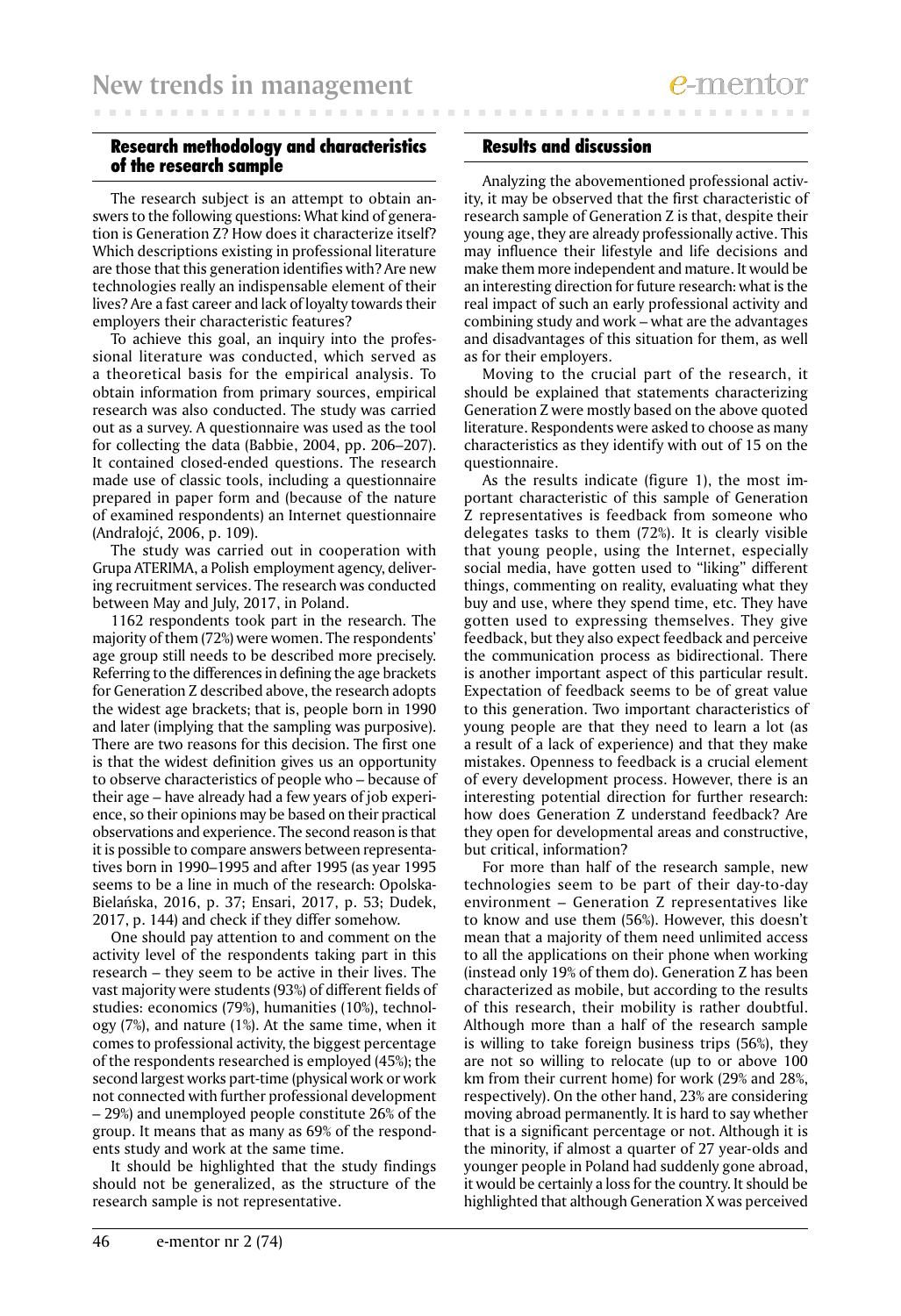Figure 1. Characteristics of Generation Z representatives



Source: author`s findings.

as reluctant to move, Generation Y was described as willing to this engage in this kind of change (Smolbik- -Jęczmień, 2013a, p. 91). Nevertheless, Polish representatives of Generation Y are less mobile than they are in other countries (e.g., in the rest of Europe and North America) (Smolbik-Jęczmień, 2013b, p. 231). It is possible that Polish members of Generation Z are also not so willing to move.

Generation Z perceives itself as well organized – more than half representatives taking part in this research (53%) declared that, when planning activities, they use calendars and that they can focus on one activity and continue until it is finished (51%).

The fact that 40% of Generation Z representatives feel concern about their job search and their work may come from the abovementioned fact that the childhood of Generation Z was spent during an economic crisis – they could observe people (maybe even parents or other family members) losing their jobs or even their businesses. According to the conducted analysis, respondents who are not professionally active feel more concerned about the job search.

It should be highlighted that Z Generation's priority of having a fast career is a myth. Only 17% of people taking part in this research agree with this statement, and this was the most rarely chosen one. Almost half

of the respondents separate their private and business lives (47%), and only 31% like change – these characteristics may handicap a fast career. The fact that young people live in both the real and digital worlds has already been emphasized. Facebook is the most common social media among young people and is usually used to share information about their private lives (e.g., hobbies, personal activities, free time). This may be the reason that young people are not as focused on their career – they may be more focused on their personal interests. This direction would be an interesting aim of further research.

As there are different ideas about the age range of Generation Z, the abovementioned characteristics were also analyzed in two other age range categories: representatives born between 1990 and 1995 and those born after 1995 (figure 2).

Although there are no big differences between these two age range groups, the results seem to be important. The younger generation seems to be more mobile (in the younger group, willingness to change place in order to work or going abroad permanently is higher). The younger group of respondents more often feels concern about the job search and their work, and they seem to be even more interested in new technologies and having access to them. They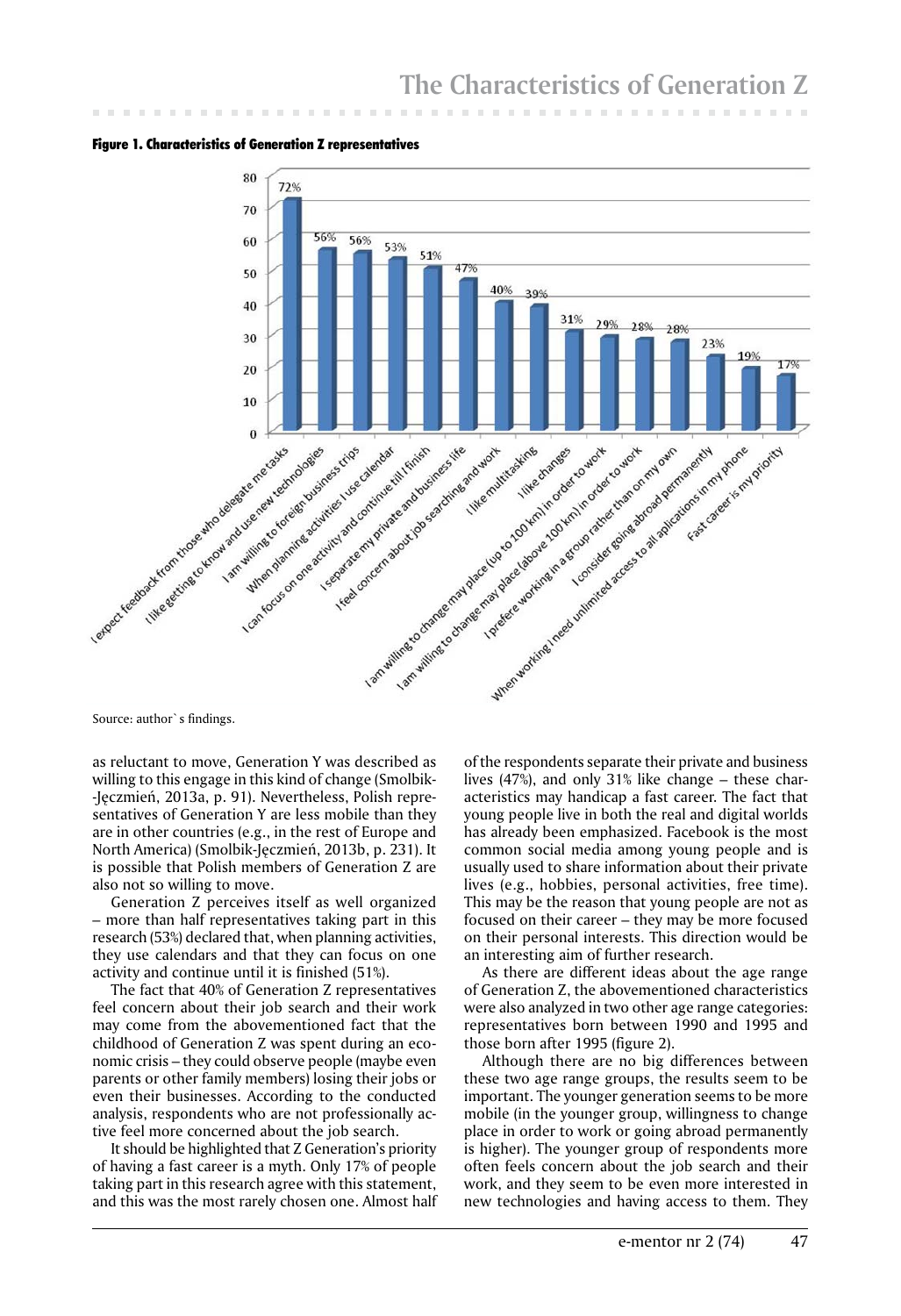Figure 2. Characteristics of Generation Z representatives in two age range categories: those born between 1990 and 1995 and those born in 1996 or later



are also more eager to work in a group, rather than on their own. For the older group in the research sample, feedback is even more important. The older group seems to be better organized: they claim that they plan activities using a calendar and can focus on one activity and continue until they finish.

The fact that differences between these two age groups are small means that including people born from 1990 in Generation Z is likely to be justified.

As it is often noted in the literature, people belonging to Generation Z change their jobs frequently, and therefore, the participants of the study were asked to indicate their preferred employment period. The summary of the answers to this question was unexpectedly different, not only from the commonly expressed opinions about Generation Z, but also from the research presented in the literature. Quite a high number of respondents taking part in this research (39%) claimed that if a job were attractive, they could work in one company for their entire life. It should be highlighted that the way this question was constructed (the only question with an assumption "if the job is attractive") was deliberate. The aim was to see if the youngest people on the labor market would consider working for one company for their entire life, especially since there are so many opinions about their disloyalty.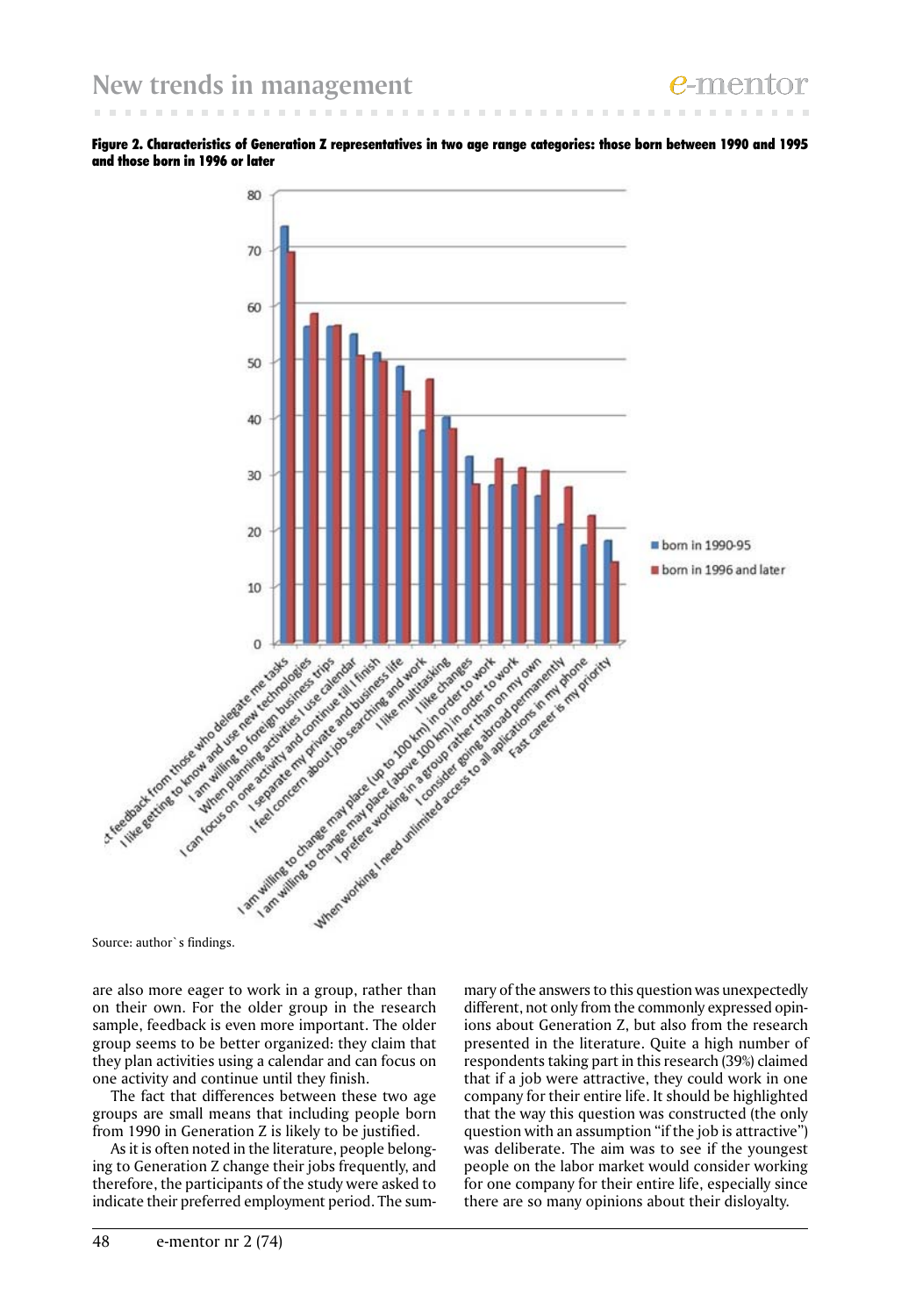

Figure 3. The Z generation optimum employment period

Source: author`s findings.

It is worth mentioning that the respondents did not get any clues about how to understand the attractiveness of their job, and therefore the answers were based on their intuitive and subjective understanding. This result suggests that it is worth carrying out further research on how Generation Z perceives attractiveness of jobs. The presented results are a part of a broader research in the area of Generation Z. Motivational factors were also an area of interest, but the results of this part of research will be presented in a separate paper in the future. Nevertheless, it seems that in-depth interviews concerning the attractiveness of workplaces would be an interesting direction for further research.

As mentioned in the theoretical part of this paper, there are different (negative) opinions about the youngest people in the labor market. They are considered to be people who cannot concentrate on one thing. The results of this research do not support this observation, but it is also difficult for people to admit to one's own weaknesses. A potential interesting direction of further research (which is planned) is a comparison of the above results to the opinions of the respondents' co-workers, from different generations.

#### Summary

Although one should never forget that people are different even when they belong to the same age group (Steinerowska-Streb, Wziątek-Staśko, 2016), defining people by age range is becoming more and more popular. It probably results from an attempt to understand people whose personality and attitude may be created under different environmental circumstances. Those circumstances are often signum temporis, and they do influence people's personality and lifestyles.

In the literature, as well as in business practice, there are different opinions about Generation Z. This research (which cannot be generalized, as the sample is not representative) validates only part of them. It is true that for Generation Z communication is important

– they expect feedback on the results of their work. The research confirms the fact that new technologies are a natural environment for them. Although they are willing to take foreign business trips, they are not so willing to relocate for work. Although it is underlined in the literature that Generation Z is not necessarily loyal to their employers, according to these research results, they are willing to be employed for a longer time by one employer (even for their entire life), but the work needs to be attractive. Surprisingly, for 1162 respondents, having a fast career as a priority is the most rarely chosen characteristic (17%).

It seems that, for successful business cooperation, it is critical to get to know young people and understand them better. Cooperation between the generations is inevitable. Willingness to share knowledge and learn from one another can be advantageous in today's competitive labor market.

#### **Acknowledgments**

This article was financed with subsidies for maintaining research capacity granted to Krakow University of Economics.

#### **References**

Andrałojć, M. (2006). Zalety i ograniczenia ankiety internetowej jako metody zbierania materiału badawczego w dziedzinie zzl. *Zarządzanie Zasobami Ludzkimi*, 5, 109–123.

Aniszewska, G. (2015). Zmiany pokoleniowe a decyzje i wybory konsumenckie. *Marketing i Rynek*, 1, 2–7.

Babbie, E. (2004). *Badania społeczne w praktyce*. Warsaw: Wydawnictwo Naukowe PWN.

Bednarska, M., Grobelna, A. (2017). Zmiana pokoleniowa na rynku pracy w turystyce. *Studia Oeconomica Posnaniensia*, *5*(4), 104–125.

Cennamo, L., Gardner, D. (2008). Generational differences in work values, outcomes and person-organisation values fit. *Journal of Managerial Psychology*, *23*(8), 891–906. DOI: 10.1108/02683940810904385.

Cilliers, E.J. (2017). The challenge of teaching generation Z. *People: International Journal of Social Sciences*, *3*(1), 188–198. DOI: 10.20319/pijss.2017.31.188198.